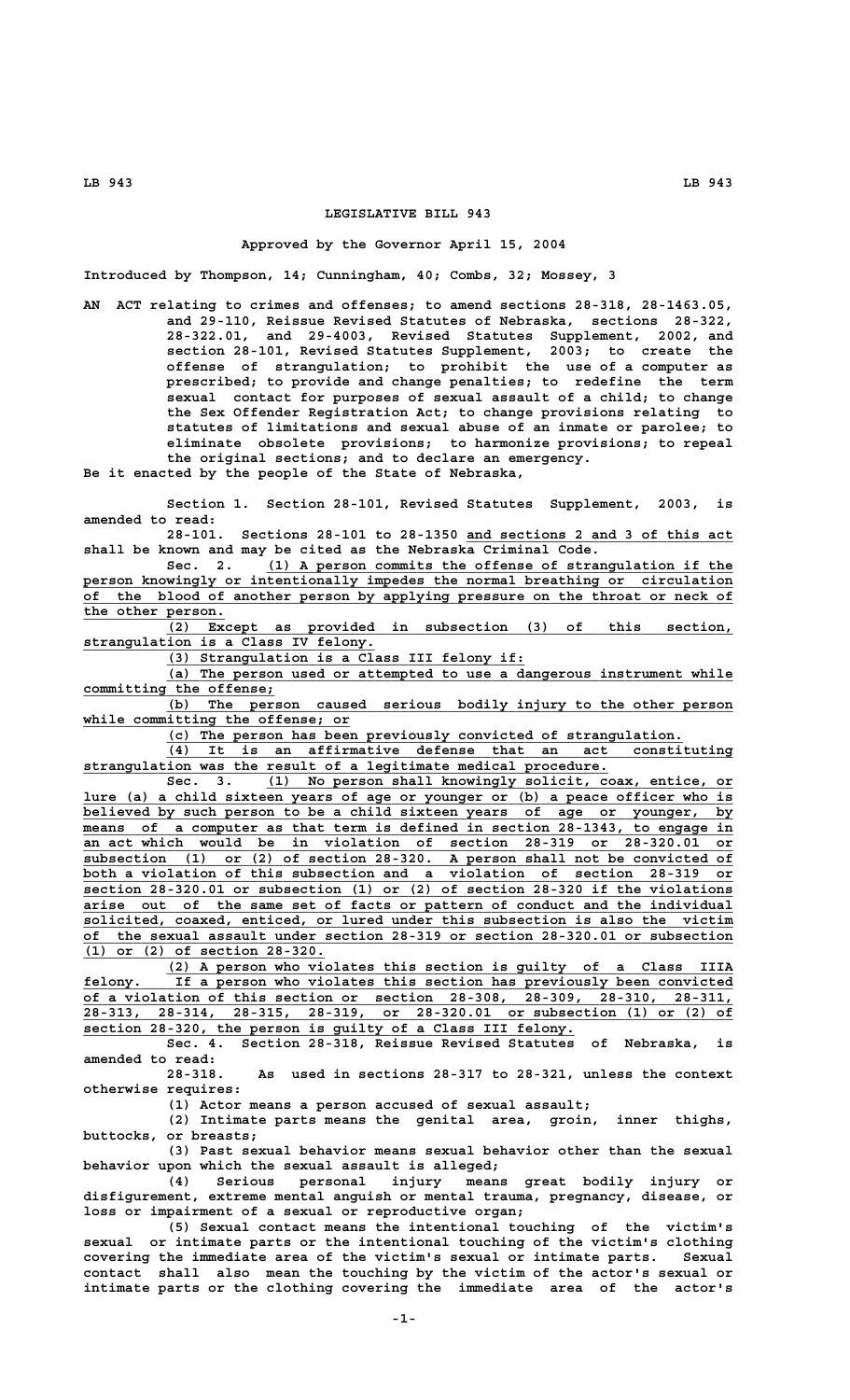**LB 943 LB 943**

**sexual or intimate parts when such touching is intentionally caused by the actor. Sexual contact shall include only such conduct which can be reasonably construed as being for the purpose of sexual arousal or gratification of \_\_\_\_\_\_\_\_\_\_\_\_\_\_\_\_\_\_\_\_\_\_\_\_\_\_\_\_\_\_\_\_\_\_\_\_\_\_\_\_\_\_\_\_\_\_\_\_\_\_\_\_\_\_\_\_\_\_\_\_\_\_\_\_\_\_ either party. Sexual contact shall also include the touching of a child with \_\_\_\_\_\_\_\_\_\_\_\_\_\_\_\_\_\_\_\_\_\_\_\_\_\_\_\_\_\_\_\_\_\_\_\_\_\_\_\_\_\_\_\_\_\_\_\_\_\_\_\_\_\_\_\_\_\_\_\_\_\_\_\_\_\_\_\_\_\_\_\_\_\_\_\_\_\_ the actor's sexual or intimate parts on any part of the child's body for \_\_\_\_\_\_\_\_\_\_\_\_\_\_\_\_\_\_\_\_\_\_\_\_\_\_\_\_\_\_\_\_\_\_\_\_\_\_\_\_\_\_\_\_\_\_\_\_\_\_\_\_\_\_\_\_\_\_\_\_\_ purposes of sexual assault of a child under section 28-320.01;**

**(6) Sexual penetration means sexual intercourse in its ordinary meaning, cunnilingus, fellatio, anal intercourse, or any intrusion, however slight, of any part of the actor's or victim's body or any object manipulated by the actor into the genital or anal openings of the victim's body which can be reasonably construed as being for nonmedical or nonhealth purposes. Sexual penetration shall not require emission of semen;**

**(7) Victim means the person alleging to have been sexually assaulted;**

**(8) Without consent means:**

**(a)(i) The victim was compelled to submit due to the use of force or threat of force or coercion, or (ii) the victim expressed a lack of consent through words, or (iii) the victim expressed a lack of consent through conduct, or (iv) the consent, if any was actually given, was the result of the actor's deception as to the identity of the actor or the nature or purpose of the act on the part of the actor;**

**(b) The victim need only resist, either verbally or physically, so as to make the victim's refusal to consent genuine and real and so as to reasonably make known to the actor the victim's refusal to consent; and**

**(c) A victim need not resist verbally or physically where it would be useless or futile to do so; and**

**(9) Force or threat of force means (a) the use of physical force which overcomes the victim's resistance or (b) the threat of physical force, express or implied, against the victim or a third person that places the victim in fear of death or in fear of serious personal injury to the victim or a third person where the victim reasonably believes that the actor has the present or future ability to execute the threat.**

**Sec. 5. Section 28-322, Revised Statutes Supplement, 2002, is amended to read:**

**28-322. For purposes of sections 28-322 to 28-322.03:\_**

 **\_\_\_\_\_\_\_\_\_\_\_\_\_\_\_\_\_\_\_\_\_\_\_\_\_\_\_\_\_\_\_\_\_\_\_\_\_\_\_\_\_\_\_\_\_\_\_\_\_\_\_\_\_\_\_\_\_\_\_\_\_\_\_\_\_\_\_\_ (1) Inmate or parolee means any individual confined in a facility operated by the Department of Correctional Services or a city or county \_\_\_\_\_\_\_\_\_\_\_\_\_\_\_\_\_\_\_\_\_\_\_\_\_\_\_\_\_\_\_\_\_\_\_\_\_\_\_\_\_\_\_\_\_\_\_\_\_\_\_\_\_\_\_\_\_\_\_\_\_\_ correctional or jail facility or under parole supervision; and**

**(2) Person**  $\tau$  person means  $\left(1\right)$  (a) an individual employed by the **Department of Correctional Services or by the Office of Parole Administration,** which includes, but is not limited to, individuals including any individual **working in central administration of the department, any individual working** under contract with the department, and any individual, other than an inmate's **spouse,** to whom the department has authorized or delegated control over<br>inmates or inmates<sup>1</sup> an inmate or an inmate's activities, (b) <del>and (2)</del> an  $\overline{\text{im�ates}}}$  or  $\overline{\text{im} \text{ates}}$  an inmate or an inmate's activities, individual employed by a city or county correctional or jail facility, which  $i$ ncludes, but is not limited to, individuals including any individual working **in central administration of the city or county correctional or jail facility, any individual working under contract with the city or county correctional or \_\_\_\_\_\_\_\_\_\_\_\_\_\_\_\_\_\_\_\_\_\_\_\_\_\_\_\_\_\_\_\_ jail facility, and any individual, other than an inmate's spouse, to whom the city or county correctional or jail facility has authorized or delegated** control over <del>inmates or inmates'</del> an inmate or an inmate's activities, and (c)  **\_\_\_\_\_\_\_\_\_\_\_\_\_\_\_\_\_\_\_\_\_\_\_\_\_\_\_\_\_\_\_\_\_\_\_\_\_\_\_\_\_\_\_\_\_\_\_\_\_\_\_\_\_\_\_\_\_\_\_\_\_\_\_\_\_\_\_\_\_\_\_\_\_\_\_\_\_\_ an individual employed by the Office of Probation Administration who performs \_\_\_\_\_\_\_\_\_\_\_\_\_\_\_\_\_\_\_\_\_\_\_\_\_\_\_\_\_\_\_\_\_\_\_\_\_\_\_\_\_\_\_\_\_\_\_\_\_\_\_\_\_\_\_\_\_\_\_\_\_\_\_\_\_\_\_\_\_\_\_\_\_\_\_\_\_\_ official duties within any facility operated by the Department of Correctional** Services or a city or county correctional or jail facility.

**Sec. 6. Section 28-322.01, Revised Statutes Supplement, 2002, is amended to read:**

**28-322.01. A person commits the offense of sexual abuse of an** inmate or parolee if such person subjects an <del>individual who is confined</del> in a correctional institution or a city or county correctional or jail facility or **under parole supervision inmate or parolee to sexual penetration or sexual ————— —————— ——————————— \_\_\_\_\_\_\_\_\_\_\_\_\_\_\_\_\_ contact as those terms are defined in section 28-318. It is not a defense to a charge under this section that the inmate or parolee consented to such sexual penetration or sexual contact.**

**Sec. 7. Section 28-1463.05, Reissue Revised Statutes of Nebraska, is amended to read:**

**28-1463.05. (1) It shall be unlawful for a person to knowingly possess with intent to rent, sell, deliver, distribute, trade, or provide to any person any visual depiction of sexually explicit conduct which has a child as one of its participants or portrayed observers.**

**(2) Any person who violates this section shall be guilty of a Class —— \_\_\_\_ IV IIIA felony for each offense.**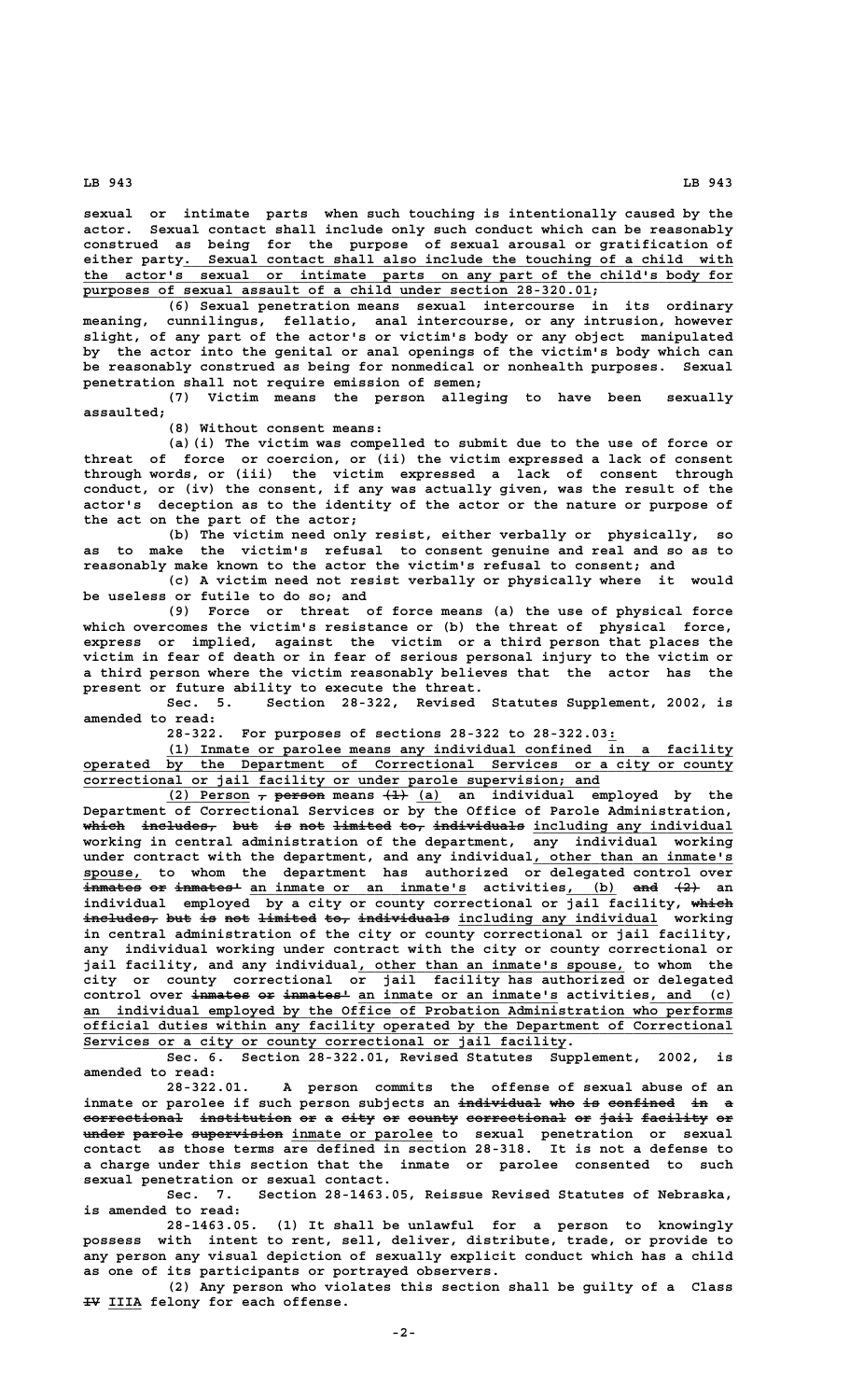**LB 943 LB 943**

**Sec. 8. Section 29-110, Reissue Revised Statutes of Nebraska, is amended to read:**

29-110. (1) Except as otherwise provided by law, in subsections  $\{2\}$ <del>and (3) of this section,</del> no person <del>or persons</del> shall be prosecuted for any felony<sub>7</sub> excepting only treason, murder, arson, and forgery, unless the indictment for the same shall be is found by a grand jury within three years next after the offense shall have has been done or committed or unless a complaint for the same shall be is filed before the magistrate within three **years next after the offense shall have has been done or committed and a ————— ———— \_\_\_** warrant for the arrest of the defendant <del>shall have</del> has been issued.

**(2) Except as otherwise provided by law, no person shall nor shall \_\_\_\_\_\_\_\_\_\_\_\_\_\_\_\_\_\_\_\_\_\_\_\_\_\_\_\_\_\_\_\_\_\_\_\_\_\_\_\_\_\_\_\_\_\_\_\_\_\_\_\_\_\_\_\_\_\_ ——— ————— ——— —————— any person be prosecuted, tried, or punished for any misdemeanor or other indictable offense below the grade of felony or for any fine or forfeiture** under any penal statute unless the indictment, information, or action suit, information, or indictment for the same <del>shall</del> be is instituted or found o<del>r</del>  **—————————— instituted within one year and six months from the time of committing the offense or incurring the fine or forfeiture or within one year for any offense the punishment of which is restricted by a fine not exceeding one hundred** dollars and to imprisonment not exceeding three months. <del>This section shall</del> not extend to any person fleeing from justice. When any suit, information, or indictment for any crime or misdemeanor is limited by any statute to be brought or exhibited within any other time than is limited by this section, then the same shall be brought or exhibited within the time limited by such  ${\tt state.}$  If any indictment, information, or suit is quashed or the proceedings in the same set aside or reversed on writ of error, the time  $\frac{1}{2}$  during the pendency of such indictment, information, or suit so quashed, set aside, or reversed shall not be reckoned within this statute so as to bar any  $new$  indictment, information, or suit for the same offense.

 $\frac{1}{2}$  No  $\frac{3}{5}$  Except as otherwise provided by law, no person or persons **shall be prosecuted for sexual assault in the first degree, second degree, or** third degree pursuant to under section 28-319 or 28-320, sexual assault of a **child pursuant to section 28-320.01, kidnapping pursuant to under section ————— ———————— —— ——————— —————————— ———————— —— \_\_\_\_\_** 28-313, false imprisonment <del>pursuant to</del> under section 28-314 or 28-315, child abuse <del>pursuant to</del> under section 28-707, pandering pursuant to under section 28-802, debauching a minor <del>pursuant to</del> under section 28-805, or an offense **pursuant to** under section 28-813, 28-813.01, or 28-1463.03 when the victim is **under sixteen years of age at the time of the offense (a) unless the** indictment for the same shall be is found by a grand jury within seven years **next after the offense has been committed or within seven years next after the victim's sixteenth birthday, whichever is later, or (b) unless a complaint for** the same shall be is filed before the magistrate within seven years next after **the offense has been committed or within seven years next after the victim's sixteenth birthday, whichever is later, and a warrant for the arrest of the** defendant shall have has been issued. The limitations prescribed in this **subsection shall include all inchoate offenses pursuant to the Nebraska —————————— ————— ——————— ——— ———————— ———————— ———————— —— ——— ———————— Criminal Code and compounding a felony pursuant to section 28-301. ———————— ———— ——— ——————————— — —————— ———————— —— ——————— ———————**

 **——— \_\_\_ —— ——————— (3) (4) No person or persons shall be prosecuted for a violation of** the Securities Act of Nebraska pursuant to under section 8-1117 unless the indictment for the same shall be is found by a grand jury within five years next after the offense shall have has been done or committed or unless a complaint for the same shall be is filed before the magistrate within five years next after the offense shall have has been done or committed and a **warrant for the arrest of the defendant**  $\overline{\text{eha11}}$  **have has been issued.** 

**(4) The changes made to this section by Laws 1990, LB 1246, shall ——— ——— ——————— ———— —— ———— ——————— —— ———— ————— —— ————— ————** apply to offenses which occurred prior to April 15, 1990, or which occur on or **after such date. ————— ———— —————**

**(5) The changes made to this section by Laws 1993, LB 216, shall ——— ——— ——————— ———— —— ———— ——————— —— ———— ————— —— ———— ————** apply to offenses which occurred prior to September 9, 1993, or which occur on **or after such date —— ————— ———— ————**

 **\_\_\_\_\_\_\_\_\_\_\_\_\_\_\_\_\_\_\_\_\_\_\_\_\_\_\_\_\_\_\_\_\_\_\_\_\_\_\_\_\_\_\_\_\_\_\_\_\_\_\_\_\_\_\_\_\_\_\_\_\_\_\_\_\_\_\_\_ (5) There shall not be any time limitations for prosecution or \_\_\_\_\_\_\_\_\_\_\_\_\_\_\_\_\_\_\_\_\_\_\_\_\_\_\_\_\_\_\_\_\_\_\_\_\_\_\_\_\_\_\_\_\_\_\_\_\_\_\_\_\_\_\_\_\_\_\_\_\_\_\_\_\_\_\_\_\_\_\_\_\_\_\_\_\_\_ punishment for treason, murder, arson, forgery, sexual assault of a child \_\_\_\_\_\_\_\_\_\_\_\_\_\_\_\_\_\_\_\_\_\_\_\_\_\_\_\_\_\_\_\_\_\_\_\_\_\_\_\_\_\_\_\_\_\_\_\_\_\_\_\_\_\_\_\_\_\_\_\_\_\_\_\_\_\_\_\_\_\_\_\_\_\_\_\_\_\_ under section 28-320.01, or any of the following offenses when the victim is \_\_\_\_\_\_\_\_\_\_\_\_\_\_\_\_\_\_\_\_\_\_\_\_\_\_\_\_\_\_\_\_\_\_\_\_\_\_\_\_\_\_\_\_\_\_\_\_\_\_\_\_\_\_\_\_\_\_\_\_\_\_\_\_\_\_\_\_\_\_\_\_\_\_\_\_\_\_ under sixteen years of age at the time of the offense: Sexual assault in the \_\_\_\_\_\_\_\_\_\_\_\_\_\_\_\_\_\_\_\_\_\_\_\_\_\_\_\_\_\_\_\_\_\_\_\_\_\_\_\_\_\_\_\_\_\_\_\_\_\_\_\_\_\_\_\_\_\_\_\_\_\_\_\_\_\_\_\_\_\_\_\_\_\_\_\_ first degree, second degree, or third degree under section 28-319 or 28-320.**

 **\_\_\_\_\_\_\_\_\_\_\_\_\_\_\_\_\_\_\_\_\_\_\_\_\_\_\_\_\_\_\_\_\_\_\_\_\_\_\_\_\_\_\_\_\_\_\_\_\_\_\_\_\_\_\_\_\_\_\_\_\_\_\_\_\_\_\_\_ (6) The time limitations prescribed in this section shall include \_\_\_\_\_\_\_\_\_\_\_\_\_\_\_\_\_\_\_\_\_\_\_\_\_\_\_\_\_\_\_\_\_\_\_\_\_\_\_\_\_\_\_\_\_\_\_\_\_\_\_\_\_\_\_\_\_\_\_\_\_\_\_\_\_\_\_\_\_\_\_\_\_\_\_\_\_\_ all inchoate offenses pursuant to the Nebraska Criminal Code and compounding a \_\_\_\_\_\_\_\_\_\_\_\_\_\_\_\_\_\_\_\_\_\_\_\_\_\_\_\_\_\_\_\_\_\_ felony pursuant to section 28-301.**

 **\_\_\_\_\_\_\_\_\_\_\_\_\_\_\_\_\_\_\_\_\_\_\_\_\_\_\_\_\_\_\_\_\_\_\_\_\_\_\_\_\_\_\_\_\_\_\_\_\_\_\_\_\_\_\_\_\_\_\_\_\_\_\_\_\_\_\_\_ (7) The time limitations prescribed in this section shall not extend \_\_\_\_\_\_\_\_\_\_\_\_\_\_\_\_\_\_\_\_\_\_\_\_\_\_\_\_\_\_\_\_\_\_\_ to any person fleeing from justice.**

 **\_\_\_\_\_\_\_\_\_\_\_\_\_\_\_\_\_\_\_\_\_\_\_\_\_\_\_\_\_\_\_\_\_\_\_\_\_\_\_\_\_\_\_\_\_\_\_\_\_\_\_\_\_\_\_\_\_\_\_\_\_\_\_\_\_\_\_\_ (8) When any suit, information, or indictment for any crime or \_\_\_\_\_\_\_\_\_\_\_\_\_\_\_\_\_\_\_\_\_\_\_\_\_\_\_\_\_\_\_\_\_\_\_\_\_\_\_\_\_\_\_\_\_\_\_\_\_\_\_\_\_\_\_\_\_\_\_\_\_\_\_\_\_\_\_\_\_\_\_\_\_\_\_\_\_\_ misdemeanor is limited by any statute to be brought or exhibited within any \_\_\_\_\_\_\_\_\_\_\_\_\_\_\_\_\_\_\_\_\_\_\_\_\_\_\_\_\_\_\_\_\_\_\_\_\_\_\_\_\_\_\_\_\_\_\_\_\_\_\_\_\_\_\_\_\_\_\_\_\_\_\_\_\_\_\_\_\_\_\_\_\_\_\_\_\_\_ other time than is limited by this section, then the suit, information, or**